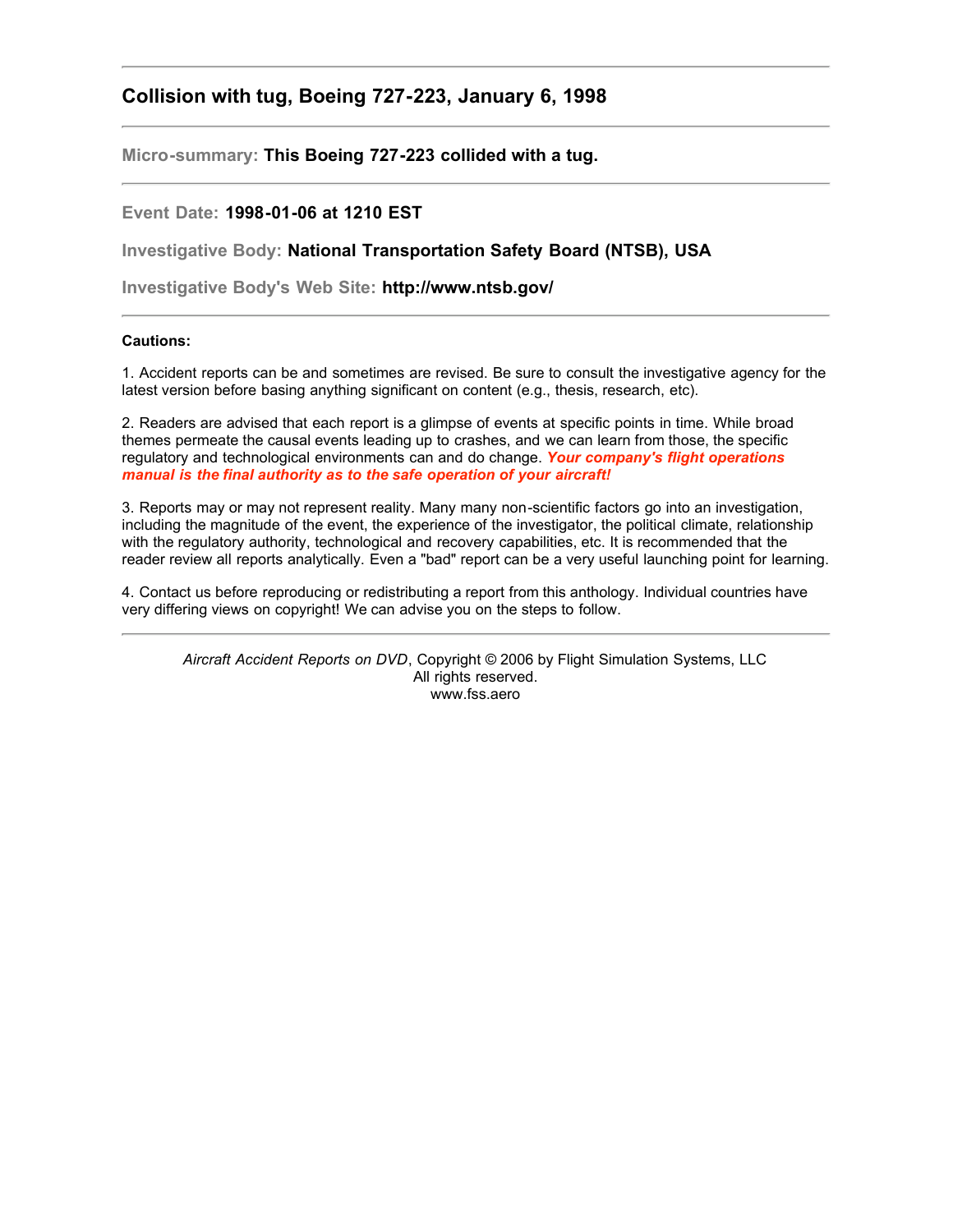| <b>National Transportation Safety Board</b>                                                                                                                                                                                                                                                                                                                                                                                                                                                                                                                                                                                                                                                                                                                                                                                                                                                                                                                                                                                                                                                                                                                                                                                                                                                                                                                                                                                                                                                                                                                                                                                                                                                                                                                                                                                                                                                                                                                                                                                                                                                                                                                                                                                                                                                                                                                                                                                                                                                                                                                                                                                                                                                                                                                                                                                                                                                                                                                                                                                                                                                                                                                                                                                                                                      |                                                    | NTSB ID: IAD98LA021 |                                | Aircraft Registration Number: N845AA |                               |  |                  |  |  |  |
|----------------------------------------------------------------------------------------------------------------------------------------------------------------------------------------------------------------------------------------------------------------------------------------------------------------------------------------------------------------------------------------------------------------------------------------------------------------------------------------------------------------------------------------------------------------------------------------------------------------------------------------------------------------------------------------------------------------------------------------------------------------------------------------------------------------------------------------------------------------------------------------------------------------------------------------------------------------------------------------------------------------------------------------------------------------------------------------------------------------------------------------------------------------------------------------------------------------------------------------------------------------------------------------------------------------------------------------------------------------------------------------------------------------------------------------------------------------------------------------------------------------------------------------------------------------------------------------------------------------------------------------------------------------------------------------------------------------------------------------------------------------------------------------------------------------------------------------------------------------------------------------------------------------------------------------------------------------------------------------------------------------------------------------------------------------------------------------------------------------------------------------------------------------------------------------------------------------------------------------------------------------------------------------------------------------------------------------------------------------------------------------------------------------------------------------------------------------------------------------------------------------------------------------------------------------------------------------------------------------------------------------------------------------------------------------------------------------------------------------------------------------------------------------------------------------------------------------------------------------------------------------------------------------------------------------------------------------------------------------------------------------------------------------------------------------------------------------------------------------------------------------------------------------------------------------------------------------------------------------------------------------------------------|----------------------------------------------------|---------------------|--------------------------------|--------------------------------------|-------------------------------|--|------------------|--|--|--|
| <b>FACTUAL REPORT</b>                                                                                                                                                                                                                                                                                                                                                                                                                                                                                                                                                                                                                                                                                                                                                                                                                                                                                                                                                                                                                                                                                                                                                                                                                                                                                                                                                                                                                                                                                                                                                                                                                                                                                                                                                                                                                                                                                                                                                                                                                                                                                                                                                                                                                                                                                                                                                                                                                                                                                                                                                                                                                                                                                                                                                                                                                                                                                                                                                                                                                                                                                                                                                                                                                                                            |                                                    |                     | Occurrence Date: 01/06/1998    |                                      | Most Critical Injury: Serious |  |                  |  |  |  |
| <b>ÁVJATIQN</b>                                                                                                                                                                                                                                                                                                                                                                                                                                                                                                                                                                                                                                                                                                                                                                                                                                                                                                                                                                                                                                                                                                                                                                                                                                                                                                                                                                                                                                                                                                                                                                                                                                                                                                                                                                                                                                                                                                                                                                                                                                                                                                                                                                                                                                                                                                                                                                                                                                                                                                                                                                                                                                                                                                                                                                                                                                                                                                                                                                                                                                                                                                                                                                                                                                                                  | Occurrence Type: Accident<br>Investigated By: NTSB |                     |                                |                                      |                               |  |                  |  |  |  |
| Location/Time                                                                                                                                                                                                                                                                                                                                                                                                                                                                                                                                                                                                                                                                                                                                                                                                                                                                                                                                                                                                                                                                                                                                                                                                                                                                                                                                                                                                                                                                                                                                                                                                                                                                                                                                                                                                                                                                                                                                                                                                                                                                                                                                                                                                                                                                                                                                                                                                                                                                                                                                                                                                                                                                                                                                                                                                                                                                                                                                                                                                                                                                                                                                                                                                                                                                    |                                                    |                     |                                |                                      |                               |  |                  |  |  |  |
| <b>Nearest City/Place</b>                                                                                                                                                                                                                                                                                                                                                                                                                                                                                                                                                                                                                                                                                                                                                                                                                                                                                                                                                                                                                                                                                                                                                                                                                                                                                                                                                                                                                                                                                                                                                                                                                                                                                                                                                                                                                                                                                                                                                                                                                                                                                                                                                                                                                                                                                                                                                                                                                                                                                                                                                                                                                                                                                                                                                                                                                                                                                                                                                                                                                                                                                                                                                                                                                                                        | State                                              |                     | Zip Code                       |                                      |                               |  |                  |  |  |  |
| PHILADELPHIA                                                                                                                                                                                                                                                                                                                                                                                                                                                                                                                                                                                                                                                                                                                                                                                                                                                                                                                                                                                                                                                                                                                                                                                                                                                                                                                                                                                                                                                                                                                                                                                                                                                                                                                                                                                                                                                                                                                                                                                                                                                                                                                                                                                                                                                                                                                                                                                                                                                                                                                                                                                                                                                                                                                                                                                                                                                                                                                                                                                                                                                                                                                                                                                                                                                                     | <b>PA</b>                                          |                     | 19153                          | 1210                                 | <b>EST</b>                    |  |                  |  |  |  |
| Distance From Landing Facility:<br>Direction From Airport:<br>Airport Proximity: On Airport                                                                                                                                                                                                                                                                                                                                                                                                                                                                                                                                                                                                                                                                                                                                                                                                                                                                                                                                                                                                                                                                                                                                                                                                                                                                                                                                                                                                                                                                                                                                                                                                                                                                                                                                                                                                                                                                                                                                                                                                                                                                                                                                                                                                                                                                                                                                                                                                                                                                                                                                                                                                                                                                                                                                                                                                                                                                                                                                                                                                                                                                                                                                                                                      |                                                    |                     |                                |                                      |                               |  |                  |  |  |  |
| Aircraft Information Summary                                                                                                                                                                                                                                                                                                                                                                                                                                                                                                                                                                                                                                                                                                                                                                                                                                                                                                                                                                                                                                                                                                                                                                                                                                                                                                                                                                                                                                                                                                                                                                                                                                                                                                                                                                                                                                                                                                                                                                                                                                                                                                                                                                                                                                                                                                                                                                                                                                                                                                                                                                                                                                                                                                                                                                                                                                                                                                                                                                                                                                                                                                                                                                                                                                                     |                                                    |                     |                                |                                      |                               |  |                  |  |  |  |
| Aircraft Manufacturer                                                                                                                                                                                                                                                                                                                                                                                                                                                                                                                                                                                                                                                                                                                                                                                                                                                                                                                                                                                                                                                                                                                                                                                                                                                                                                                                                                                                                                                                                                                                                                                                                                                                                                                                                                                                                                                                                                                                                                                                                                                                                                                                                                                                                                                                                                                                                                                                                                                                                                                                                                                                                                                                                                                                                                                                                                                                                                                                                                                                                                                                                                                                                                                                                                                            |                                                    |                     | Model/Series                   |                                      |                               |  | Type of Aircraft |  |  |  |
| Boeing                                                                                                                                                                                                                                                                                                                                                                                                                                                                                                                                                                                                                                                                                                                                                                                                                                                                                                                                                                                                                                                                                                                                                                                                                                                                                                                                                                                                                                                                                                                                                                                                                                                                                                                                                                                                                                                                                                                                                                                                                                                                                                                                                                                                                                                                                                                                                                                                                                                                                                                                                                                                                                                                                                                                                                                                                                                                                                                                                                                                                                                                                                                                                                                                                                                                           |                                                    |                     | 727-223                        |                                      |                               |  | Airplane         |  |  |  |
| Sightseeing Flight: No                                                                                                                                                                                                                                                                                                                                                                                                                                                                                                                                                                                                                                                                                                                                                                                                                                                                                                                                                                                                                                                                                                                                                                                                                                                                                                                                                                                                                                                                                                                                                                                                                                                                                                                                                                                                                                                                                                                                                                                                                                                                                                                                                                                                                                                                                                                                                                                                                                                                                                                                                                                                                                                                                                                                                                                                                                                                                                                                                                                                                                                                                                                                                                                                                                                           |                                                    |                     |                                | Air Medical Transport Flight: No     |                               |  |                  |  |  |  |
| Narrative                                                                                                                                                                                                                                                                                                                                                                                                                                                                                                                                                                                                                                                                                                                                                                                                                                                                                                                                                                                                                                                                                                                                                                                                                                                                                                                                                                                                                                                                                                                                                                                                                                                                                                                                                                                                                                                                                                                                                                                                                                                                                                                                                                                                                                                                                                                                                                                                                                                                                                                                                                                                                                                                                                                                                                                                                                                                                                                                                                                                                                                                                                                                                                                                                                                                        |                                                    |                     |                                |                                      |                               |  |                  |  |  |  |
| Brief narrative statement of facts, conditions and circumstances pertinent to the accident/incident:<br>On January 6, 1998, at 1210 eastern standard time, American Airlines Flight 2027, a Boeing<br>727-223, N845AA, sustained minor damage when it was struck by a ground tug while taxiing for<br>takeoff at the Philadelphia International Airport, Philadelphia, Pennsylvania. The certificated<br>airline transport captain, first officer, flight engineer, 4 flight attendants, and 107 passengers<br>The driver of the tug received serious injuries. Instrument meteorological<br>were not injured.<br>conditions existed and a instrument flight plan was filed. The scheduled domestic flight was<br>conducted under 14 CFR Part 121, destined for Dallas/Fort Worth, Texas.<br>The pilot stated that after push back from the gate, they were taxiing to spot number 2 in the "non<br>movement" area, when they felt an impact. The captain stated he thought the airplane had<br>experienced a blown tire and neither he nor any of the cockpit crew saw the tug prior to impact.<br>The Cockpit Voice Recorder was removed from the airplane and verified the pilot's statement.<br>Federal Aviation Administration (FAA) Inspectors gathered witness statements, which indicated that<br>the tug, pulling baggage carts, did not attempt to slow up or avoid the airplane.<br>The FAA<br>Inspectors stated that there were no skid marks left by the tug prior to the collision. When the<br>airplane came to a stop, the tug was under the airplane's right main wheel mount, and one of the<br>baggage carts being towed was impacted by the left main wheel mount. The damage to the airplane<br>was confined to the leading edge of the left wing root and to the bottom of the fuselage. The tug<br>was found at the scene with the engine running and the transmission engaged.<br>The FAA Inspectors, with assistance from the Philadelphia police, examined the tug and reviewed the<br>"Work History" and "Direct Labor and Parts" forms for the tug. No pertinent problems were written<br>on the forms, and the vehicle's brakes and steering were found in good operating condition. The<br>driver's training record was reviewed and current, with his last physical completed October 14,<br>1997.<br>The driver was on vacation from December 23, 1997, through January 5, 1998. After a 2 week<br>vacation, this was the tug driver's first day back at work. He had been operating this tug since<br>0430, without any reported mechanical problems.<br>The emergency room doctor stated that the tug driver had lost 11 pints of blood from the injuries<br>sustained in the accident. No symptoms of any medical events which would have caused the driver to<br>lose consciousness were discovered. Tests results for drugs and alcohol were negative. Two nights<br>after the accident while recovering from his injuries, the tug driver called his supervisor and<br>relayed, "that while driving the tug, he had dropped his water container, and was reaching down for<br>That was the last thing that he could remember."<br>it.<br>An assessment team from American Airlines, along with FAA Inspectors from the Philadelphia Flight |                                                    |                     |                                |                                      |                               |  |                  |  |  |  |
|                                                                                                                                                                                                                                                                                                                                                                                                                                                                                                                                                                                                                                                                                                                                                                                                                                                                                                                                                                                                                                                                                                                                                                                                                                                                                                                                                                                                                                                                                                                                                                                                                                                                                                                                                                                                                                                                                                                                                                                                                                                                                                                                                                                                                                                                                                                                                                                                                                                                                                                                                                                                                                                                                                                                                                                                                                                                                                                                                                                                                                                                                                                                                                                                                                                                                  |                                                    |                     |                                |                                      |                               |  |                  |  |  |  |
|                                                                                                                                                                                                                                                                                                                                                                                                                                                                                                                                                                                                                                                                                                                                                                                                                                                                                                                                                                                                                                                                                                                                                                                                                                                                                                                                                                                                                                                                                                                                                                                                                                                                                                                                                                                                                                                                                                                                                                                                                                                                                                                                                                                                                                                                                                                                                                                                                                                                                                                                                                                                                                                                                                                                                                                                                                                                                                                                                                                                                                                                                                                                                                                                                                                                                  |                                                    |                     | <b>EACTUAL DEDODT AVIATION</b> |                                      |                               |  |                  |  |  |  |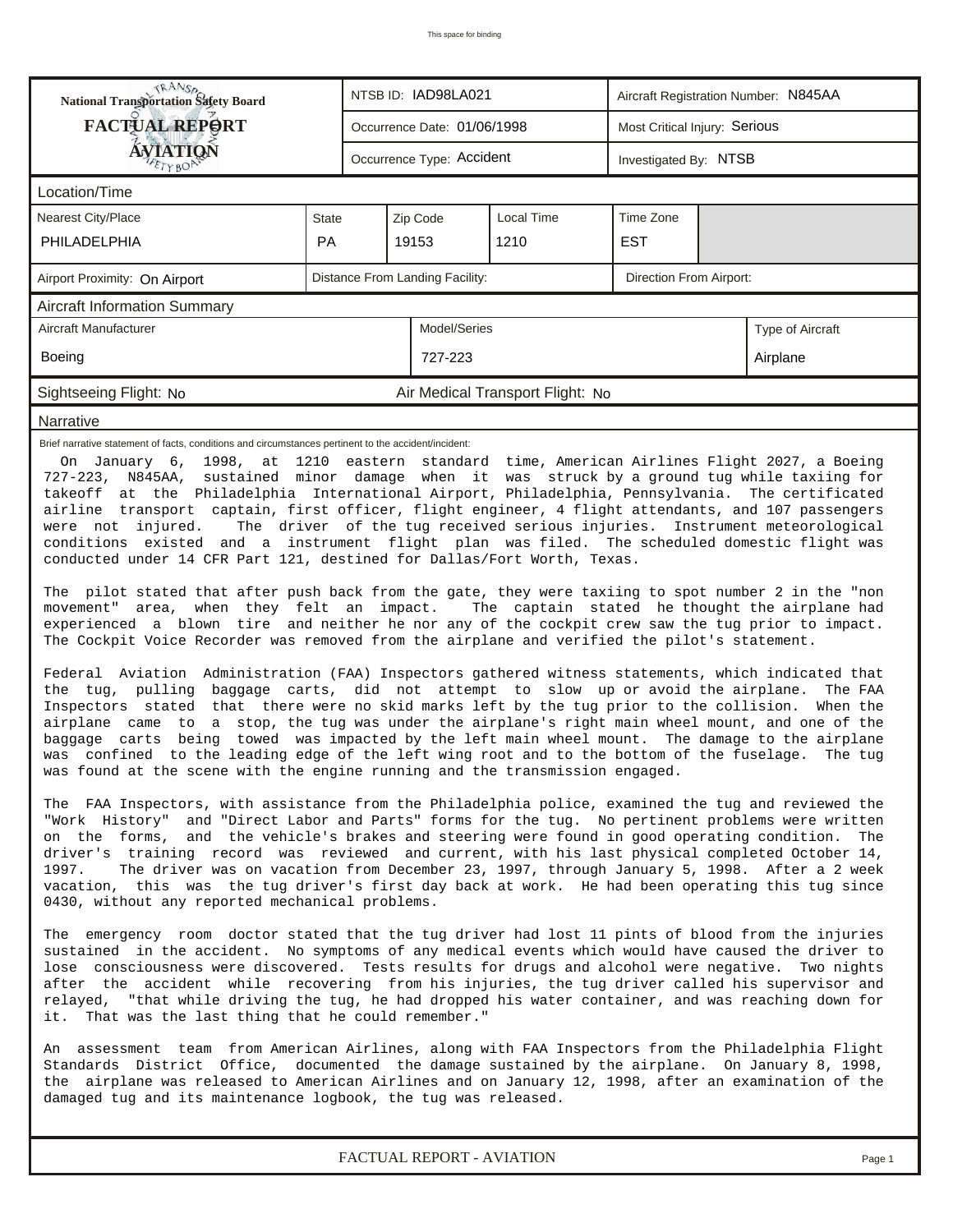| <b>National Transportation Safety Board</b>                             |                      | NTSB ID: IAD98LA021                                                     |                         |                         |  |           |                                      |  |                           |                      |              |          |
|-------------------------------------------------------------------------|----------------------|-------------------------------------------------------------------------|-------------------------|-------------------------|--|-----------|--------------------------------------|--|---------------------------|----------------------|--------------|----------|
| FACTUAL REPORT                                                          |                      | Occurrence Date: 01/06/1998                                             |                         |                         |  |           |                                      |  |                           |                      |              |          |
| <b>AVIATION</b>                                                         |                      | Occurrence Type: Accident                                               |                         |                         |  |           |                                      |  |                           |                      |              |          |
| Landing Facility/Approach Information                                   |                      |                                                                         |                         |                         |  |           |                                      |  |                           |                      |              |          |
| <b>Airport Name</b>                                                     |                      | Runway Used<br>Runway Length<br>Airport ID:<br><b>Airport Elevation</b> |                         |                         |  |           |                                      |  |                           |                      | Runway Width |          |
| PHILADELPHIA INTL                                                       |                      | PHL                                                                     |                         | 22 Ft. MSL              |  | 0         |                                      |  |                           |                      |              |          |
| Runway Surface Type:                                                    |                      |                                                                         |                         |                         |  |           |                                      |  |                           |                      |              |          |
| Runway Surface Condition:                                               |                      |                                                                         |                         |                         |  |           |                                      |  |                           |                      |              |          |
| Type Instrument Approach: NONE                                          |                      |                                                                         |                         |                         |  |           |                                      |  |                           |                      |              |          |
| VFR Approach/Landing: None                                              |                      |                                                                         |                         |                         |  |           |                                      |  |                           |                      |              |          |
| Aircraft Information                                                    |                      |                                                                         |                         |                         |  |           |                                      |  |                           |                      |              |          |
| Aircraft Manufacturer<br><b>Boeing</b>                                  |                      |                                                                         | Model/Series<br>727-223 |                         |  |           |                                      |  | 20986                     | Serial Number        |              |          |
| Airworthiness Certificate(s): Transport                                 |                      |                                                                         |                         |                         |  |           |                                      |  |                           |                      |              |          |
| Landing Gear Type: Retractable - Tricycle                               |                      |                                                                         |                         |                         |  |           |                                      |  |                           |                      |              |          |
| Homebuilt Aircraft? No                                                  | Number of Seats: 159 |                                                                         |                         | Certified Max Gross Wt. |  |           | 178000 LBS                           |  |                           | Number of Engines: 3 |              |          |
| Engine Type:<br>Turbo Fan                                               |                      | Engine Manufacturer:<br>Model/Series:<br>P&W<br>JT8D-9                  |                         |                         |  |           |                                      |  | Rated Power:<br>14500 LBS |                      |              |          |
| - Aircraft Inspection Information                                       |                      |                                                                         |                         |                         |  |           |                                      |  |                           |                      |              |          |
| Type of Last Inspection                                                 |                      | Date of Last Inspection<br>Time Since Last Inspection                   |                         |                         |  |           |                                      |  | Airframe Total Time       |                      |              |          |
| <b>Continuous Airworthiness</b>                                         |                      |                                                                         | 11/1997                 |                         |  | 378 Hours |                                      |  |                           | 58983 Hours          |              |          |
| - Emergency Locator Transmitter (ELT) Information                       |                      |                                                                         |                         |                         |  |           |                                      |  |                           |                      |              |          |
| ELT Installed? No                                                       | <b>ELT Operated?</b> |                                                                         |                         |                         |  |           | ELT Aided in Locating Accident Site? |  |                           |                      |              |          |
| Owner/Operator Information                                              |                      |                                                                         |                         |                         |  |           |                                      |  |                           |                      |              |          |
| Registered Aircraft Owner                                               |                      |                                                                         | <b>Street Address</b>   | 4333 AMON CARTER BLVD   |  |           |                                      |  |                           |                      |              |          |
| AMERICAN AIRLINES                                                       |                      | City                                                                    |                         |                         |  |           |                                      |  |                           | <b>State</b>         |              | Zip Code |
|                                                                         |                      | FORT WORTH<br><b>TX</b><br>76155<br><b>Street Address</b>               |                         |                         |  |           |                                      |  |                           |                      |              |          |
| Operator of Aircraft                                                    |                      |                                                                         |                         |                         |  |           | Same as Reg'd Aircraft Owner         |  |                           |                      |              |          |
| Same as Reg'd Aircraft Owner                                            |                      | <b>State</b><br>City                                                    |                         |                         |  |           |                                      |  |                           | Zip Code             |              |          |
| <b>Operator Does Business As:</b>                                       |                      |                                                                         |                         |                         |  |           | Operator Designator Code: AALA       |  |                           |                      |              |          |
| - Type of U.S. Certificate(s) Held:                                     |                      |                                                                         |                         |                         |  |           |                                      |  |                           |                      |              |          |
| Air Carrier Operating Certificate(s): Flag Carrier/Domestic             |                      |                                                                         |                         |                         |  |           |                                      |  |                           |                      |              |          |
| Operating Certificate:<br>Operator Certificate:                         |                      |                                                                         |                         |                         |  |           |                                      |  |                           |                      |              |          |
| Regulation Flight Conducted Under: Part 121: Air Carrier                |                      |                                                                         |                         |                         |  |           |                                      |  |                           |                      |              |          |
| Type of Flight Operation Conducted: Scheduled; Domestic; Passenger Only |                      |                                                                         |                         |                         |  |           |                                      |  |                           |                      |              |          |
| FACTUAL REPORT - AVIATION<br>Page 2                                     |                      |                                                                         |                         |                         |  |           |                                      |  |                           |                      |              |          |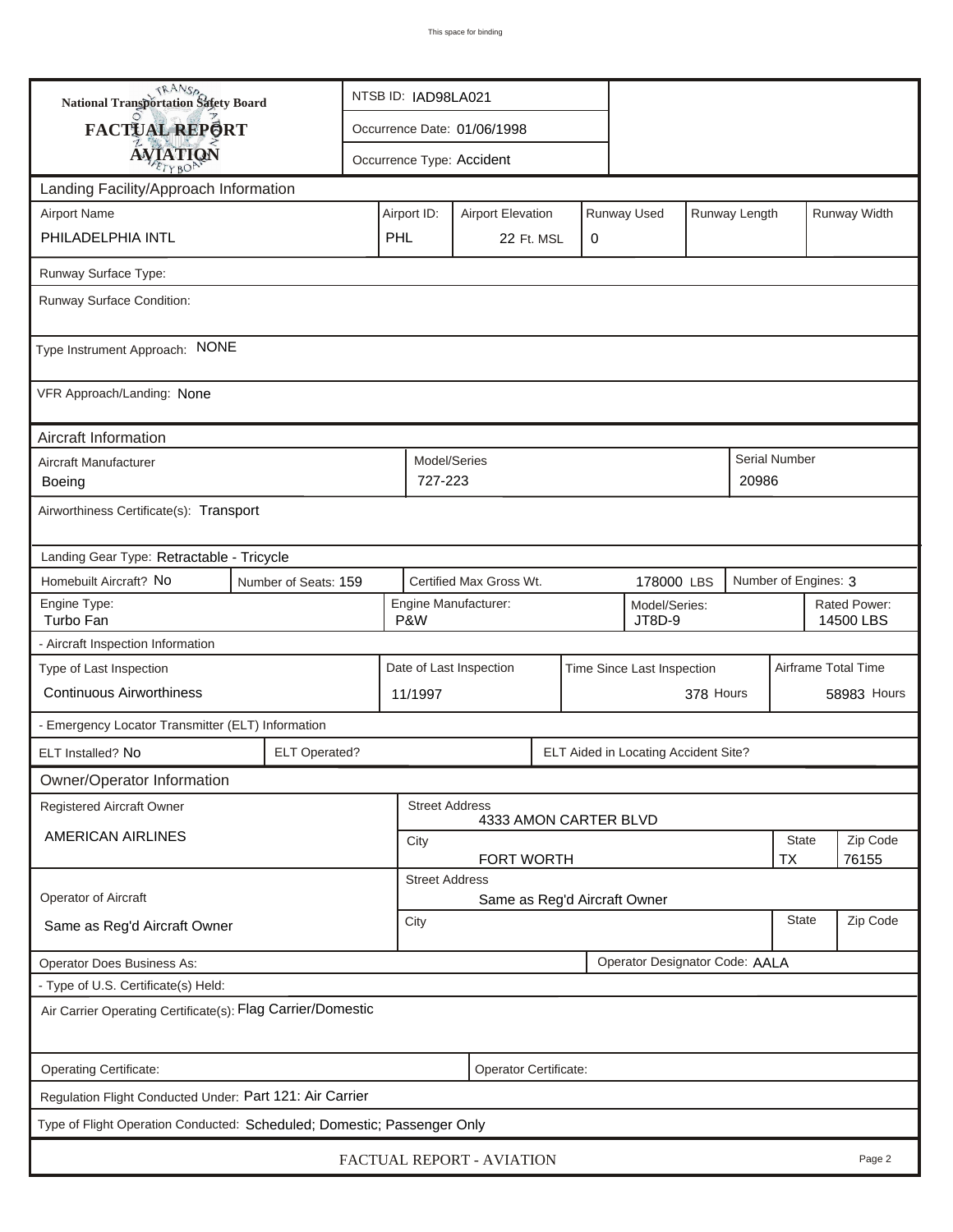|                                                                                                      | TRANSA<br><b>National Transportation Safety Board</b>       | NTSB ID: IAD98LA021 |                        |                                                      |                               |       |                  |        |                                        |                    |            |      |                                    |                     |
|------------------------------------------------------------------------------------------------------|-------------------------------------------------------------|---------------------|------------------------|------------------------------------------------------|-------------------------------|-------|------------------|--------|----------------------------------------|--------------------|------------|------|------------------------------------|---------------------|
|                                                                                                      | FACTUAL REPORT<br>Occurrence Date: 01/06/1998               |                     |                        |                                                      |                               |       |                  |        |                                        |                    |            |      |                                    |                     |
|                                                                                                      | <b>AVIATION</b>                                             |                     |                        | Occurrence Type: Accident                            |                               |       |                  |        |                                        |                    |            |      |                                    |                     |
|                                                                                                      | <b>First Pilot Information</b>                              |                     |                        |                                                      |                               |       |                  |        |                                        |                    |            |      |                                    |                     |
| City<br><b>State</b><br>Date of Birth<br>Name<br>Age                                                 |                                                             |                     |                        |                                                      |                               |       |                  |        |                                        |                    |            |      |                                    |                     |
|                                                                                                      |                                                             |                     |                        |                                                      |                               |       |                  |        |                                        |                    |            |      |                                    |                     |
| On File                                                                                              |                                                             |                     |                        |                                                      | On File<br>On File<br>On File |       |                  |        |                                        |                    |            |      |                                    | 59                  |
| Sex: M<br>Seat Occupied: Left<br>Principal Profession: Civilian Pilot<br>Certificate Number: On File |                                                             |                     |                        |                                                      |                               |       |                  |        |                                        |                    |            |      |                                    |                     |
| Airline Transport<br>Certificate(s):                                                                 |                                                             |                     |                        |                                                      |                               |       |                  |        |                                        |                    |            |      |                                    |                     |
| Airplane Rating(s):<br>Multi-engine Land                                                             |                                                             |                     |                        |                                                      |                               |       |                  |        |                                        |                    |            |      |                                    |                     |
|                                                                                                      | Rotorcraft/Glider/LTA: None                                 |                     |                        |                                                      |                               |       |                  |        |                                        |                    |            |      |                                    |                     |
| Instrument Rating(s):                                                                                |                                                             |                     |                        |                                                      |                               |       |                  |        |                                        |                    |            |      |                                    |                     |
|                                                                                                      | Airplane                                                    |                     |                        |                                                      |                               |       |                  |        |                                        |                    |            |      |                                    |                     |
| Instructor Rating(s):                                                                                | None                                                        |                     |                        |                                                      |                               |       |                  |        |                                        |                    |            |      |                                    |                     |
|                                                                                                      | Type Rating/Endorsement for Accident/Incident Aircraft? Yes |                     |                        |                                                      |                               |       |                  |        | <b>Current Biennial Flight Review?</b> |                    |            |      |                                    |                     |
| Medical Cert.: Class 1                                                                               |                                                             |                     |                        | Medical Cert. Status: Valid Medical--no waivers/lim. |                               |       |                  |        |                                        |                    |            |      | Date of Last Medical Exam: 07/1997 |                     |
|                                                                                                      |                                                             |                     |                        |                                                      |                               |       |                  |        |                                        |                    |            |      |                                    |                     |
| - Flight Time Matrix                                                                                 |                                                             | All A/C             | This Make<br>and Model | Airplane<br>Single Engine                            | Airplane<br>Mult-Engine       | Night |                  | Actual | Instrument<br>Simulated                |                    | Rotorcraft |      | Glider                             | Lighter<br>Than Air |
| <b>Total Time</b>                                                                                    |                                                             | 12400               | 5646                   |                                                      |                               |       |                  |        |                                        |                    |            |      |                                    |                     |
| Pilot In Command(PIC)                                                                                |                                                             |                     |                        |                                                      |                               |       |                  |        |                                        |                    |            |      |                                    |                     |
| Instructor                                                                                           |                                                             |                     |                        |                                                      |                               |       |                  |        |                                        |                    |            |      |                                    |                     |
| Last 90 Days                                                                                         |                                                             |                     | 85                     |                                                      |                               |       |                  |        |                                        |                    |            |      |                                    |                     |
| Last 30 Days                                                                                         |                                                             |                     | 5                      |                                                      |                               |       |                  |        |                                        |                    |            |      |                                    |                     |
| Last 24 Hours                                                                                        |                                                             |                     | 3                      |                                                      |                               |       |                  |        |                                        |                    |            |      |                                    |                     |
| Seatbelt Used? Yes                                                                                   |                                                             |                     |                        | Shoulder Harness Used? Yes                           |                               |       |                  |        | Toxicology Performed? No               |                    |            |      | Second Pilot? Yes                  |                     |
|                                                                                                      |                                                             |                     |                        |                                                      |                               |       |                  |        |                                        |                    |            |      |                                    |                     |
|                                                                                                      | Flight Plan/Itinerary                                       |                     |                        |                                                      |                               |       |                  |        |                                        |                    |            |      |                                    |                     |
|                                                                                                      | Type of Flight Plan Filed: IFR                              |                     |                        |                                                      |                               |       |                  |        |                                        |                    |            |      |                                    |                     |
| Departure Point                                                                                      |                                                             |                     |                        |                                                      |                               |       | <b>State</b>     |        | Airport Identifier                     |                    |            |      | Departure Time                     | Time Zone           |
|                                                                                                      | Same as Accident/Incident Location                          |                     |                        |                                                      |                               |       |                  |        | PHL                                    |                    |            | 1158 |                                    | <b>EST</b>          |
| <b>Destination</b>                                                                                   |                                                             |                     |                        |                                                      |                               |       | <b>State</b>     |        |                                        | Airport Identifier |            |      |                                    |                     |
| DALLAS/FT WORTH                                                                                      |                                                             |                     |                        |                                                      |                               |       | <b>DFW</b><br>TX |        |                                        |                    |            |      |                                    |                     |
| Type of Clearance: IFR                                                                               |                                                             |                     |                        |                                                      |                               |       |                  |        |                                        |                    |            |      |                                    |                     |
| Type of Airspace: Class B                                                                            |                                                             |                     |                        |                                                      |                               |       |                  |        |                                        |                    |            |      |                                    |                     |
| Weather Information                                                                                  |                                                             |                     |                        |                                                      |                               |       |                  |        |                                        |                    |            |      |                                    |                     |
| Source of Briefing:<br>Company                                                                       |                                                             |                     |                        |                                                      |                               |       |                  |        |                                        |                    |            |      |                                    |                     |
|                                                                                                      | Method of Briefing:                                         |                     |                        |                                                      |                               |       |                  |        |                                        |                    |            |      |                                    |                     |
| FACTUAL REPORT - AVIATION<br>Page 3                                                                  |                                                             |                     |                        |                                                      |                               |       |                  |        |                                        |                    |            |      |                                    |                     |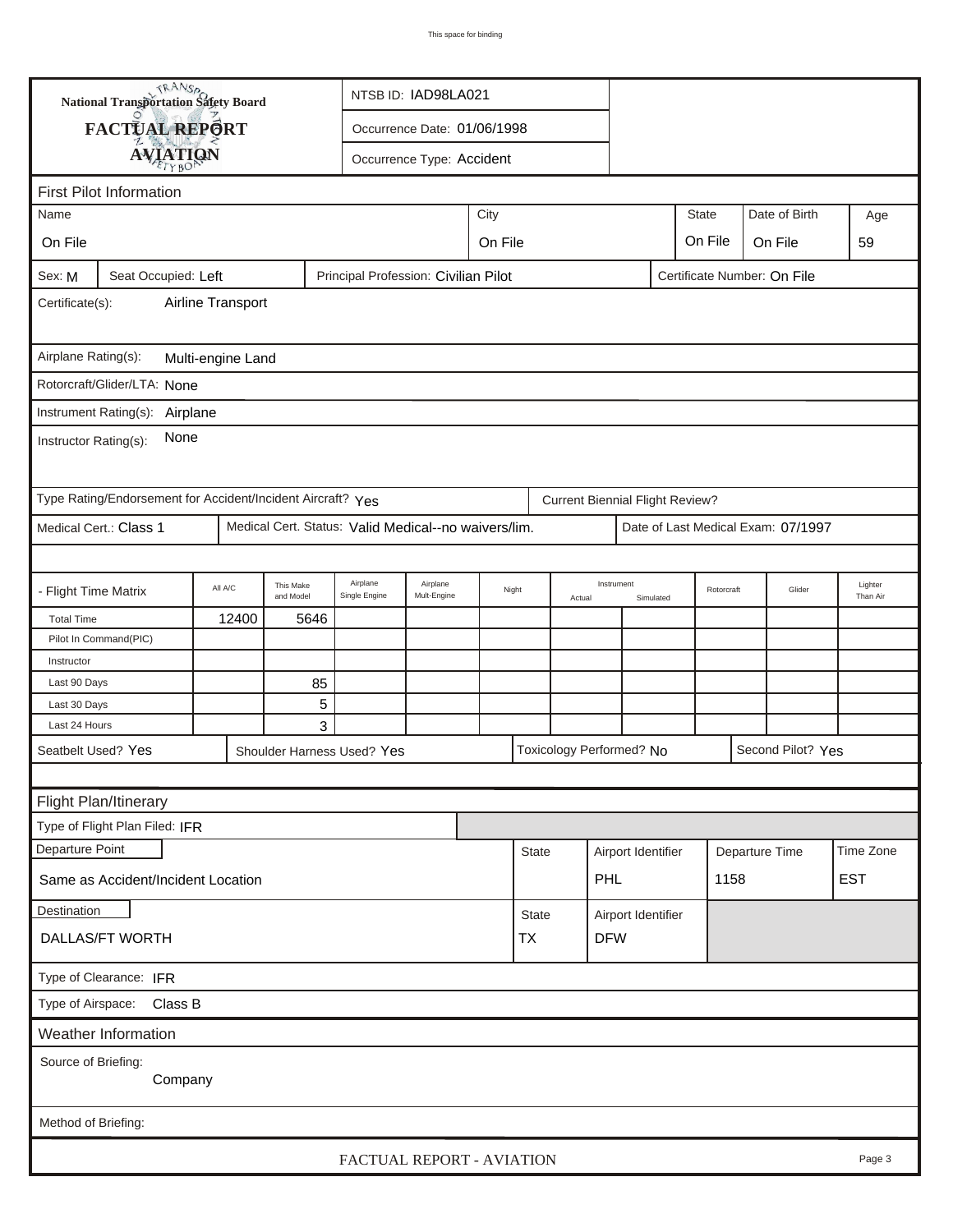|                        | <b>National Transportation Safety Board</b> |                  | NTSB ID: IAD98LA021         |                           |              |                                     |      |                                                           |                         |                   |  |     |  |
|------------------------|---------------------------------------------|------------------|-----------------------------|---------------------------|--------------|-------------------------------------|------|-----------------------------------------------------------|-------------------------|-------------------|--|-----|--|
|                        | FACTUAL REPORT                              |                  | Occurrence Date: 01/06/1998 |                           |              |                                     |      |                                                           |                         |                   |  |     |  |
|                        | <b>AVIATION</b>                             |                  |                             | Occurrence Type: Accident |              |                                     |      |                                                           |                         |                   |  |     |  |
|                        | Weather Information                         |                  |                             |                           |              |                                     |      |                                                           |                         |                   |  |     |  |
| WOF ID                 | <b>Observation Time</b>                     | Time Zone        | <b>WOF Elevation</b>        |                           |              | WOF Distance From Accident Site     |      | Direction From Accident Site                              |                         |                   |  |     |  |
|                        |                                             |                  |                             |                           |              |                                     |      |                                                           |                         |                   |  |     |  |
| <b>PHL</b>             | 1151                                        | <b>EST</b>       |                             | 22 Ft. MSL                |              |                                     |      | 0 Deg. Mag.<br>0 NM                                       |                         |                   |  |     |  |
|                        | Sky/Lowest Cloud Condition: Unknown         |                  |                             |                           |              | 0 Ft. AGL                           |      |                                                           | Condition of Light: Day |                   |  |     |  |
|                        | Lowest Ceiling: Overcast                    |                  |                             | 300 Ft. AGL               | Visibility:  |                                     | 0.25 | <b>SM</b>                                                 | "Hg                     |                   |  |     |  |
| Temperature:           | $9^{\circ}C$                                | Dew Point:       |                             | $9^{\circ}C$              |              | Wind Direction: Variable            |      |                                                           |                         | Density Altitude: |  | Ft. |  |
| Wind Speed: Calm       |                                             | Gusts:           |                             |                           |              |                                     |      | Weather Condtions at Accident Site: Instrument Conditions |                         |                   |  |     |  |
| Visibility (RVR):      | 0<br>Ft.                                    | Visibility (RVV) |                             | $\mathbf 0$<br><b>SM</b>  |              | Intensity of Precipitation: Unknown |      |                                                           |                         |                   |  |     |  |
|                        | Restrictions to Visibility: Fog             |                  |                             |                           |              |                                     |      |                                                           |                         |                   |  |     |  |
|                        |                                             |                  |                             |                           |              |                                     |      |                                                           |                         |                   |  |     |  |
| Type of Precipitation: | None                                        |                  |                             |                           |              |                                     |      |                                                           |                         |                   |  |     |  |
|                        |                                             |                  |                             |                           |              |                                     |      |                                                           |                         |                   |  |     |  |
|                        | <b>Accident Information</b>                 |                  |                             |                           |              |                                     |      |                                                           |                         |                   |  |     |  |
|                        | Aircraft Damage: Minor                      |                  |                             | Aircraft Fire: None       |              |                                     |      | Aircraft Explosion None                                   |                         |                   |  |     |  |
|                        | Classification: U.S. Registered/U.S. Soil   |                  |                             |                           |              |                                     |      |                                                           |                         |                   |  |     |  |
|                        | - Injury Summary Matrix                     | Fatal            | Serious                     | Minor                     | None         | <b>TOTAL</b>                        |      |                                                           |                         |                   |  |     |  |
| <b>First Pilot</b>     |                                             |                  |                             |                           | 1            |                                     |      |                                                           |                         |                   |  |     |  |
| Second Pilot           |                                             |                  |                             |                           | $\mathbf{1}$ |                                     |      |                                                           |                         |                   |  |     |  |
| <b>Student Pilot</b>   |                                             |                  |                             |                           |              |                                     |      |                                                           |                         |                   |  |     |  |
|                        | Flight Instructor                           |                  |                             |                           |              |                                     |      |                                                           |                         |                   |  |     |  |
| Check Pilot            |                                             |                  |                             |                           |              |                                     |      |                                                           |                         |                   |  |     |  |
|                        | <b>Flight Engineer</b>                      |                  |                             |                           | 1            |                                     |      |                                                           |                         |                   |  |     |  |
|                        | Cabin Attendants                            |                  |                             |                           | 4            | 4                                   |      |                                                           |                         |                   |  |     |  |
| Other Crew             |                                             |                  |                             |                           |              |                                     |      |                                                           |                         |                   |  |     |  |
| Passengers             |                                             |                  |                             |                           | 107          | 107                                 |      |                                                           |                         |                   |  |     |  |
| - TOTAL ABOARD -       |                                             |                  |                             |                           | 114          | 114                                 |      |                                                           |                         |                   |  |     |  |
| Other Ground           |                                             | 0                | 1                           | 0                         |              |                                     |      |                                                           |                         |                   |  |     |  |
|                        | - GRAND TOTAL -                             | 0                | 1                           | 0                         | 114          | 115                                 |      |                                                           |                         |                   |  |     |  |
|                        |                                             |                  |                             |                           |              |                                     |      |                                                           |                         |                   |  |     |  |
|                        | FACTUAL REPORT - AVIATION<br>Page 4         |                  |                             |                           |              |                                     |      |                                                           |                         |                   |  |     |  |